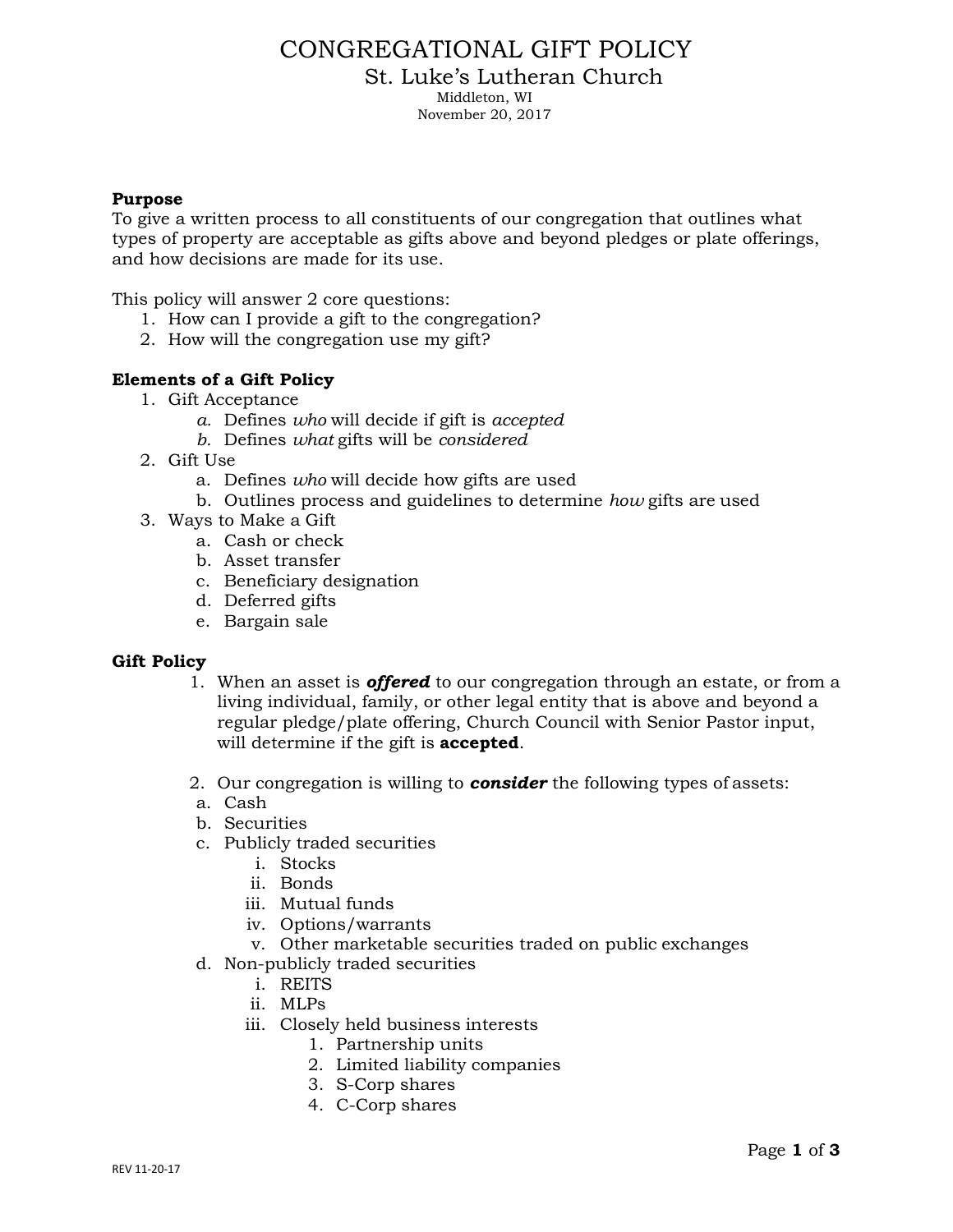# CONGREGATIONAL GIFT POLICY

St. Luke's Lutheran Church

Middleton, WI

November 20, 2017

#### 5. Options/warrants

- e. Life insurance (assignment of ownership) permanent type with cash value
- f. Real property
	- i. Residential
	- ii. Commercial
	- iii. Life estate
- g. Tangible personal property
	- i. Vehicles
	- ii. Jewelry
	- iii. Books
	- iv. Art
	- v. Collections
- h. Other property
	- i. Mineral rights
	- ii. Royalties
	- iii. Notes/mortgages
	- iv. Copyrights
	- v. Patents
	- vi. Trademarks
	- vii. Oil and gas interests
	- viii. Bargain sales: congregation purchases an asset for less than fair market value
- 3. If our congregation decides to decline the gift, the donor or donor's estate will be contacted by written notice and by verbal notification.
- 4. If our congregation accepts a restricted gift, which is defined as an asset that a donor has given to our congregation with limitations to how it can be used, Church Council and Senior Pastor will be notified, in writing, of the gifts receipt.
- 5. If our congregation accepts an unrestricted gift (over \$1,000 in value) which is defined as an asset that a donor has given our congregation without any limitation of its use, Church Council with Senior Pastor input, will determine how it will be used.
- 6. If our congregation accepts an unrestricted gift (\$1,000 or less in value) which is defined as an asset that a donor has given our congregation without any limitation of its use, the Senior Pastor will determine how it will be used.
- 7. If the gift is restricted, but the funds are unable to be used due to the lack of program or need, as determined by Church Council, with Pastor input, the gift will become unrestricted after a period of 2 years. The gift will then begin the unrestricted gifts process, as outlined in this document, to determine how it will be used.